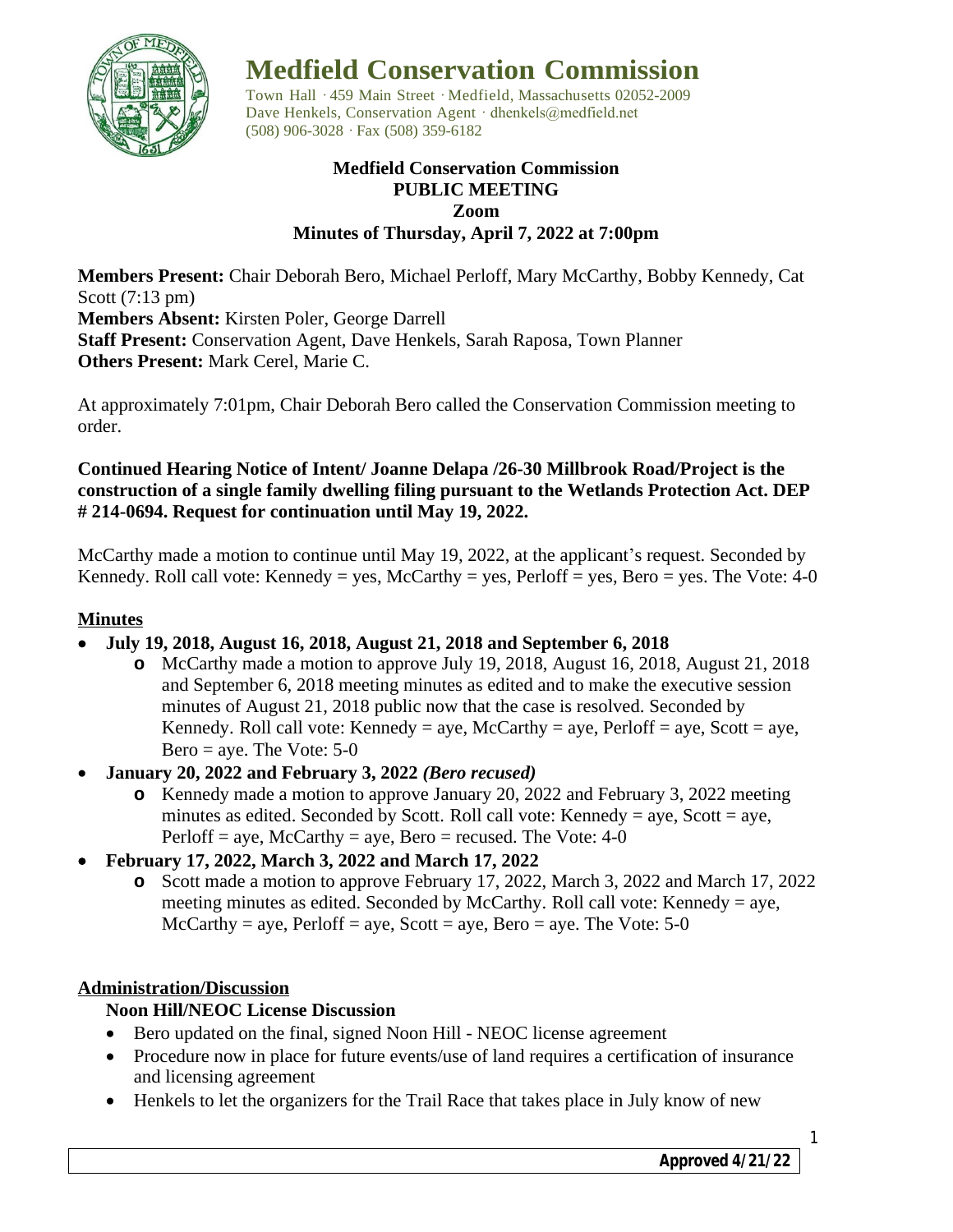## **Procedures/Protocols (Mark Cerel)**

- Mullin Rule a member of a board or committee in a hearing setting has to attend every required public hearing to be able to vote, revised by Medfield legislation that you may miss one session of a hearing, provided that you review the audio or video recording and certify that you've done so.
- Orders of Conditions not certain on where the boilerplate originated. If you're going to operate off of a standard orders of conditions, you need to sit down, read through them and determine if they make sense as a general document. Assuming you will customize it/add special orders of conditions, there is a deadline of 20 days from the close of the hearing to the decision. It is important to have a draft in review before you close out hearing.
- Who created boilerplate conditions (Leslee or John Thompson?) focus on the project, what you are supposed to and not supposed to do, what are the safeguard, the specifics, and coordinate efforts to get a consistent/accurate document between lawyers, engineers and planners.
- Henkels reported that the special orders of conditions are boilerplate to specific towns, and a variety of caveats presumed to be associated with any new applicant may not be true. Need to get a better knowledge of the special conditions that have been outline for decades in Medfield, whether or not they are appropriate in today's legal environment and if they are appropriate to each new applicant. The current orders of conditions as constructed has 80 special orders, plus "special, special" conditions
- Action items for next meeting  $-1$ ) collect an resources that have been given and orders to know what the boilerplate is and isn't; 2) get examples of DEP, another town or MACC to compare them to, look at the past wetlands projects; 3) review the DEP WPA Form 5; 4) eliminate outdated conditions/doesn't reflect current status of the law

Timeframe to approve meeting minutes  $-3$  meetings of 30 days, whichever is greater **Agenda Items for Next Meeting** (Henkels)

- 39 Ouarry Rd.
- Elm St.
- $\bullet$  139 South St.
- 26-30 Millbrook Rd. (May 5, 2022)
- $\bullet$  230 Main St.
- Open Space and Recreation Plan summary document

## **Danielson Pond Update**

 Kennedy reported that another new inspection came through, but no other noteworthy updates

## **Commissioners Updates**

- 70 Main St. broken dam Kennedy reported that on the recent site visit.
- Rail Trail Kennedy reported the DPW is helping with putting down gravel beds and removing stumps and added "beaver deceiver" to manage beaver activity. Japanese knot weed overgrown, check to see if application addresses invasive species.
- Warrant Published Bero follow up on open space and recreation request one page draft to support the consultant for Open Space and Recreation Plan, request for \$25. Warrant Committee hearing last week and went without any comment. Ideally, committee member

*Approved 4/21/22*

2